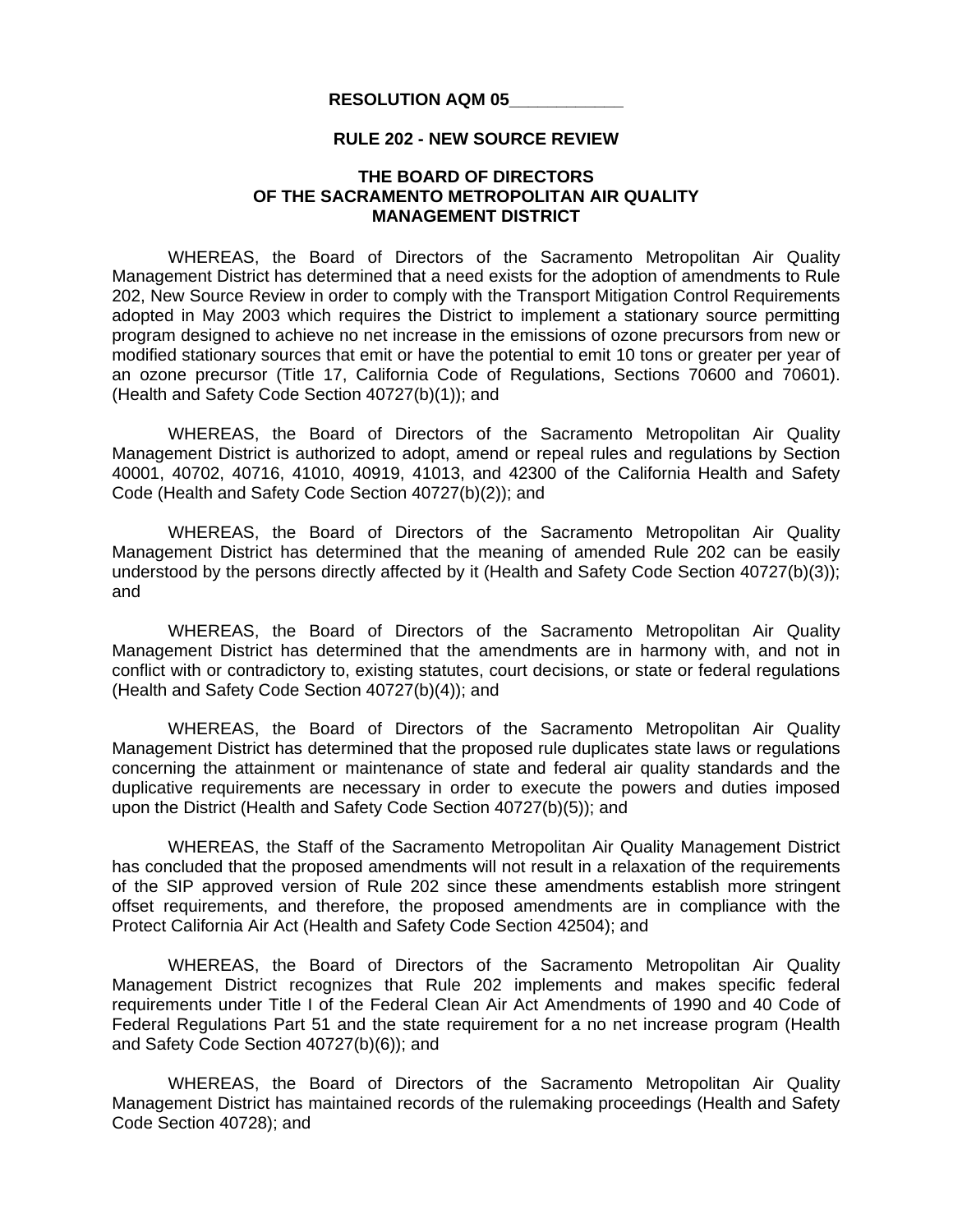Board Resolution Rule 202, New Source Review February 24, 2005, Page 2

 WHEREAS, the Board of Directors of the Sacramento Metropolitan Air Quality Management District held a duly noticed public hearing on February 24, 2005 and considered public comments on the proposed amendments to the rule (Health and Safety Code Sections 40725 and 40726); and

 WHEREAS, the Board of Directors of the Sacramento Metropolitan Air Quality Management District has considered a written analysis comparing the proposed rule amendments to federal air pollution control requirements prepared by staff (Health and Safety Code Section 40727.2); and

 WHEREAS, the Board of Directors of the Sacramento Metropolitan Air Quality Management District has considered the socioeconomic impacts of the rule amendments (Health and Safety Code Section 40728.5); and

 WHEREAS, the District's Environmental Coordinator had found the proposed amendments to Rule 202 to be exempt from the California Environmental Quality Act (CEQA) as an action under Section 15308 of the CEQA Guidelines; and

 NOW, THEREFORE, BE IT RESOLVED THAT this rule project is categorically exempt from the provisions of California Environmental Quality Act (CEQA); and

 BE IT FURTHER RESOLVED THAT THIS BOARD approves and adopts the proposed amendments to Rule 202, New Source Review.

BE IT ORDERED that the amendments to Rule 202, New Source Review be effective February 24, 2005.

ON A MOTION by Director  $\qquad \qquad \qquad$ , seconded by Director

, the foregoing resolution was passed and adopted by

Directors of the Sacramento Metropolitan Air Quality Management District, this

24th day of February 2005, by the following votes to wit:

AYES: Directors

NOES: Directors

ABSENT: Directors

 Chairperson of the Board Sacramento Metropolitan Air Quality Management District

(SEAL)